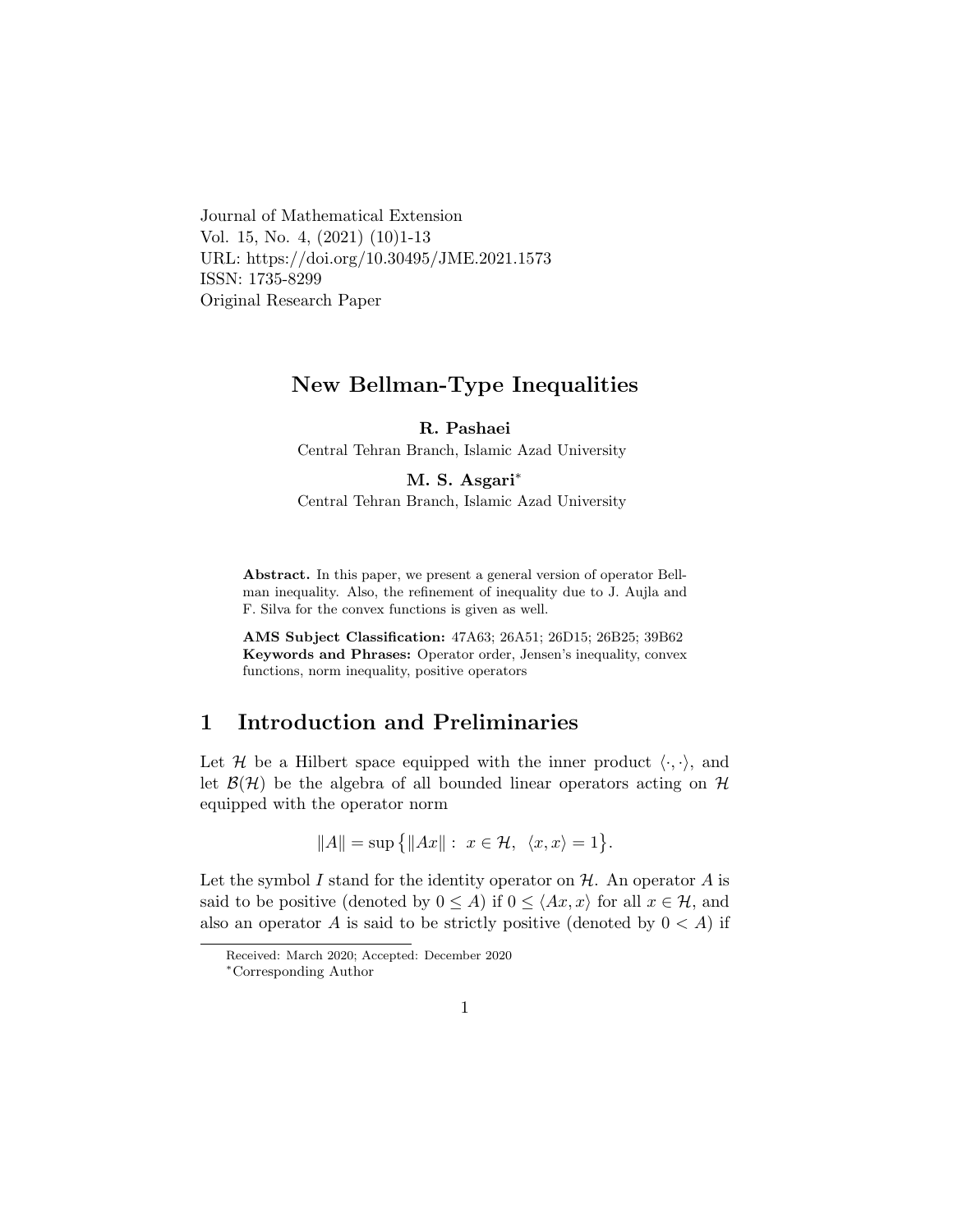A is positive and invertible. For two self-ajoint operators  $A, B \in \mathcal{B}(\mathcal{H}),$ we write  $A \leq B$  if  $0 \leq B - A$ . A linear map  $\Phi : \mathcal{B}(\mathcal{H}) \to \mathcal{B}(\mathcal{H})$  is said to be positive if  $0 \leq \Phi(A)$  when  $0 \leq A$ . If, in addition,  $\Phi(I) = I$ , it is said to be unital.

For any strictly positive operator  $A, B \in \mathcal{B}(\mathcal{H})$  and  $v \in [0, 1]$ , we write from [\[9\]](#page-11-0)

$$
A\nabla_v B = (1 - v)A + vB,
$$
  
\n
$$
A^{\dagger}_{\nu}B = A^{\frac{1}{2}}(A^{-\frac{1}{2}}BA^{-\frac{1}{2}})^{v}A^{\frac{1}{2}},
$$
  
\n
$$
A!_vB = (A^{-1}\nabla_v B^{-1})^{-1}.
$$

For the case  $v = 1/2$ , we write  $\nabla$ ,  $\sharp$ , and !, respectively. The weighted operator arithmetic-geometric-harmonic mean inequality asserts that

$$
A!_v B \le A \sharp_v B \le A \nabla_v B,
$$

for any positive operators  $A, B \in \mathcal{B}(\mathcal{H})$  and any  $v \in [0, 1]$ . Various inequalities improving this above inequality have been studied in [\[5,](#page-10-0) [11\]](#page-11-1). Let  $\sigma$  be an operator mean in the sense of Kubo and Ando [\[9\]](#page-11-0). A mean  $\sigma$  is called to be symmetric if  $A \sigma B = B \sigma A$ . According to the general theory of operator means  $[9]$ ,  $\nabla$  is the biggest and ! is the smallest among symmetric means.

A real valued function f defined on an interval  $J \subseteq \mathbb{R}$  is said to be operator convex (resp. operator concave) if

<span id="page-1-0"></span>
$$
f ((1 - v) A + v B) \leq (resp. \geq) (1 - v) f (A) + v f (B), \qquad (1)
$$

for all self-adjoint operators A, B with spectra in J and all  $v \in [0, 1]$ . A continuous real valued function  $f$  defined on an interval  $J$  is called operator monotone (more precisely, operator monotone increasing) if  $A \leq B$  implies that  $f(A) \leq f(B)$ , and operator monotone decreasing if  $A \leq B$  implies  $f(B) \leq f(A)$  for all self-adjoint operators A, B with spectra in J.

The scalar Bellman inequality  $[4]$  says that if p is a positive integer and  $a, b, a_i, b_i$   $(1 \leq i \leq n)$  are positive real numbers such that  $\sum_{i=1}^n a_i^p \leq$  $a^p$  and  $\sum_{i=1}^n b_i^p \leq b^p$ , then

$$
\left(a^p - \sum_{i=1}^n a_i^p\right)^{\frac{1}{p}} + \left(b^p - \sum_{i=1}^n b_i^p\right)^{\frac{1}{p}} \le \left((a+b)^p - \sum_{i=1}^n (a_i + b_i)^p\right)^{\frac{1}{p}}.
$$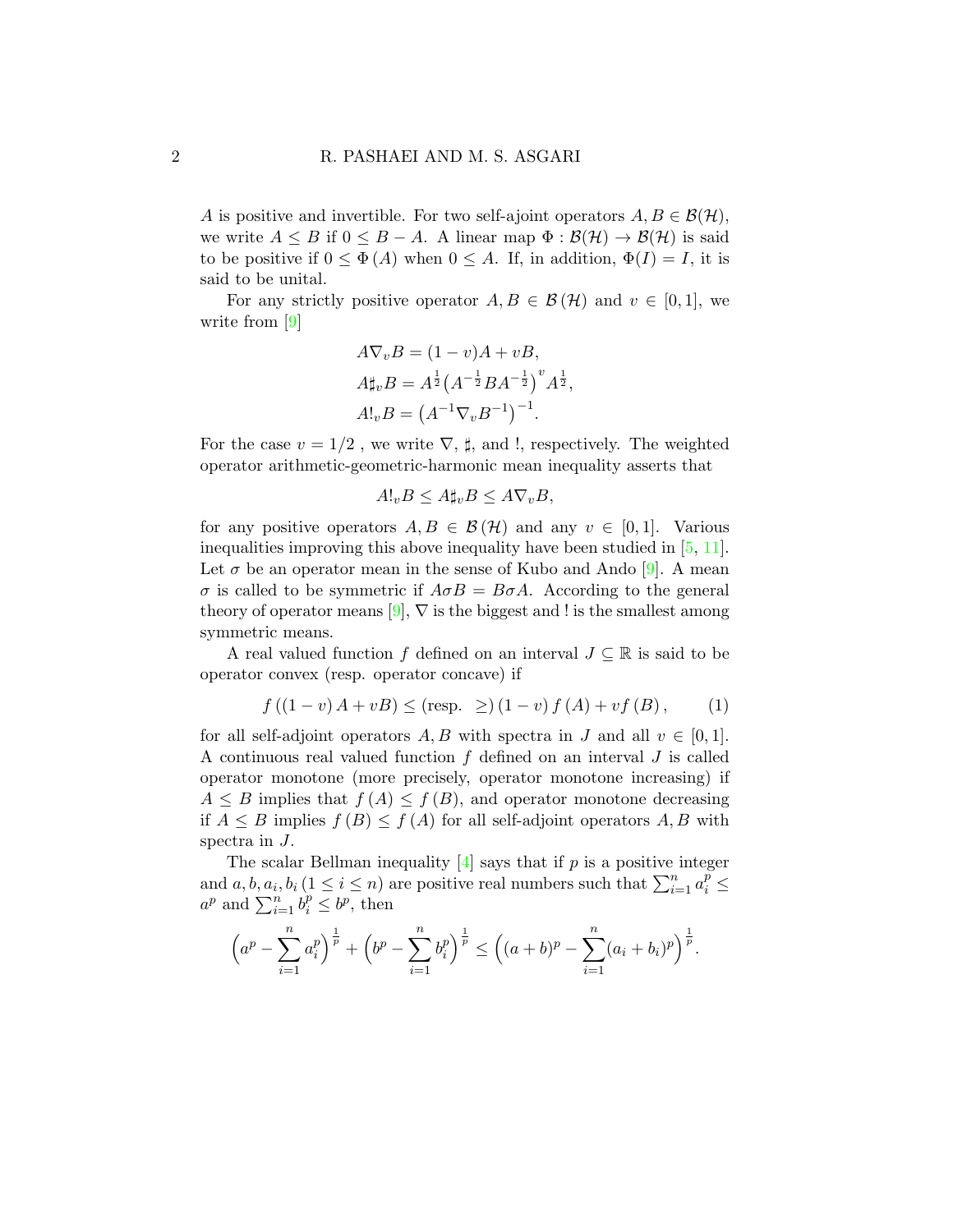A multiplicative analogue of this inequality is due to Acz $\ell$ l [\[1\]](#page-10-2). In 1956, he proved that

$$
\left(a_1^2 - \sum_{i=2}^n a_i^2\right) \left(b_1^2 - \sum_{i=2}^n b_i^2\right) \le \left(a_1b_1 - \sum_{i=2}^n a_ib_i\right)^2,
$$

where  $a_i, b_i$   $(1 \leq i \leq n)$  are positive real numbers such that

$$
a_1^2 - \sum_{i=2}^n a_i^2 > 0
$$
, or  $b_1^2 - \sum_{i=2}^n b_i^2 > 0$ .

The operator theory related to inequalities in Hilbert space is studied in many papers. In [\[10,](#page-11-2) Corollary 2.2], Morassaei et al. showed the following non-commutative version of classical Bellman inequality:

<span id="page-2-0"></span>
$$
\Phi\big((I-A)^{\frac{1}{p}}\nabla_v(I-B)^{\frac{1}{p}}\big) \leq \left(\Phi\left(I-A\nabla_vB\right)\right)^{\frac{1}{p}},\tag{2}
$$

where  $0 \le v \le 1$ ,  $p > 1$  and  $A, B \in \mathcal{B}(\mathcal{H})$  are two contractions (i.e.,  $0 < A, B \leq I$  and  $\Phi : \mathcal{B}(\mathcal{H}) \to \mathcal{B}(\mathcal{H})$  is a unital positive linear map. We refer the reader to [\[15\]](#page-11-3) for some fresh discussion of Bellman inequality.

In this paper, we extend inequality [\(2\)](#page-2-0) to two arbitrary operator means  $\sigma$  and  $\tau$ . Naturally, this generalization imposes additional constant. Some related inequalities for operator concave functions are also presented.

## 2 Main Results

In order to prove our desired inequalities, we need the following lemmas. The first lemma is the celebrated Choi-Davis-Jensen inequality (see, e.g. [\[14,](#page-11-4) Theorem 1.20]).

**Lemma 2.1.** Let  $A \in \mathcal{B}(\mathcal{H})$  be a self-adjoint operator with the spectra on the interval  $J, f : J \to \mathbb{R}$  be an operator concave, then for any unital positive linear mapping Φ,

<span id="page-2-1"></span>
$$
\Phi\left(f\left(A\right)\right) \le f\left(\Phi\left(A\right)\right),\tag{3}
$$

or equivalently,

<span id="page-2-2"></span>
$$
\Phi(A \sigma B) \le \Phi(A) \sigma \Phi(B), \qquad (4)
$$

where  $\sigma$  is an arbitrary operator mean in the Kubo-Ando sense.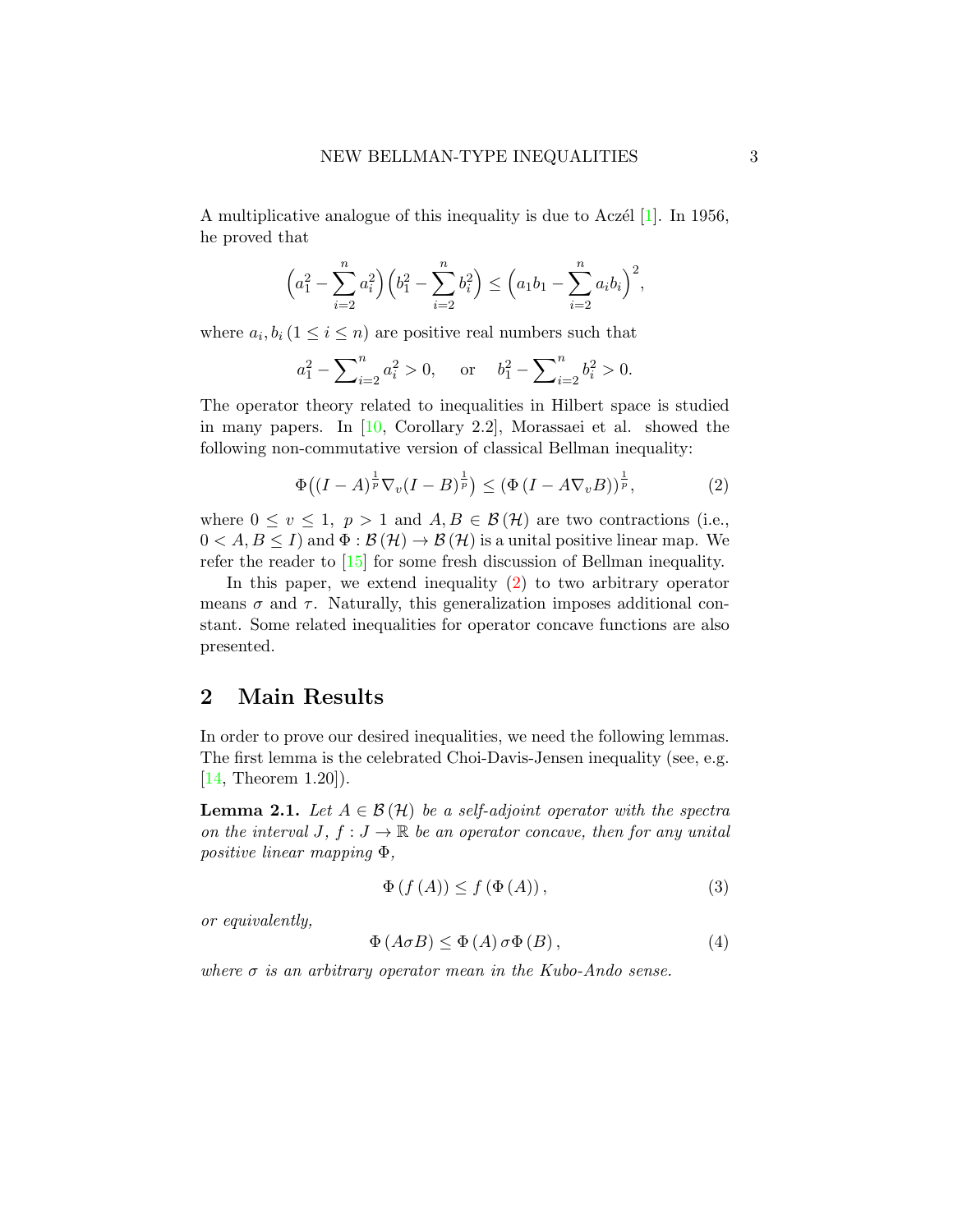The second lemma contains a multiplicative reverse for the weighted arithmetic-geometric-harmonic mean inequality. See [\[6\]](#page-10-3), [\[7\]](#page-10-4), and references therein.

<span id="page-3-2"></span>**Lemma 2.2.** Let  $A, B \in \mathcal{B}(\mathcal{H})$  be positive operators such that  $mI \leq$  $A, B \leq MI$  for some scalars  $0 < m < M$ , then

$$
\frac{m\sharp_\lambda M}{m\nabla_\lambda M}A\nabla_v B\leq A\sharp_v B\leq \frac{m\nabla_\lambda M}{m\sharp_\lambda M}A!_v B,
$$

where  $\lambda = \min \{v, 1 - v\}$  and  $0 \le v \le 1$ .

The following lemma contains a well known property for operator monotone increasing (resp. decreasing). However, we give the proof to keep the present paper self-contained.

<span id="page-3-1"></span>**Lemma 2.3.** Let  $f : (0, \infty) \to (0, \infty)$  be a given function and let  $\alpha \geq 1$ .

(a) If  $f$  is operator monotone, then

<span id="page-3-0"></span>
$$
f\left(\alpha t\right) \leq \alpha f\left(t\right). \tag{5}
$$

(b) If  $f$  is operator monotone decreasing, then

$$
f\left(\alpha t\right) \geq \frac{1}{\alpha}f\left(t\right).
$$

**Proof.** (a) Since  $f(t)$  is operator monotone, then  $\frac{t}{f(t)}$  is operator mono-tone too [\[14,](#page-11-4) Corollary 1.14]. Hence for  $\alpha \geq 1$ ,

$$
\frac{t}{f(t)} \leq \frac{\alpha t}{f(\alpha t)} \Rightarrow \alpha f(t) \geq f(\alpha t).
$$

(b) If f is operator monotone decreasing, then  $1/f$  is operator monotone. Applying inequality  $(5)$  for  $1/f$ , we infer that

$$
f(\alpha t)^{-1} \leq \alpha f(t)^{-1} \Rightarrow f(\alpha t) \geq \frac{1}{\alpha} f(t).
$$

It should be mentioned here that part (b) of Lemma [2.3](#page-3-1) will not be used in this paper. It has been given for the sake of completeness. On making use of the above lemmas, we reach the next result.

 $\Box$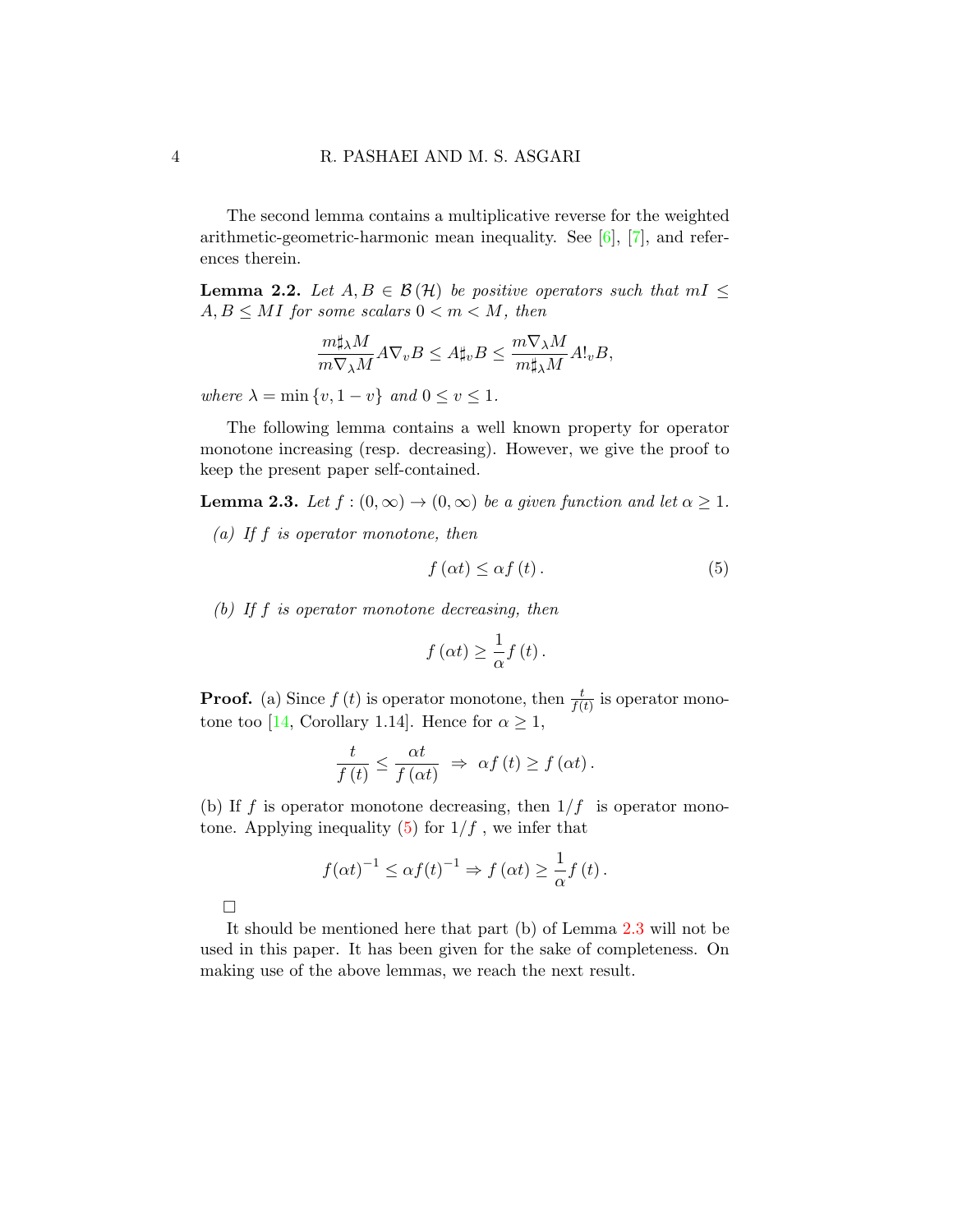<span id="page-4-0"></span>**Theorem 2.4.** Let  $A, B \in \mathcal{B}(\mathcal{H})$  be positive operators such that  $mI \leq$  $A, B \leq MI$  for some scalars  $0 < m < M$ , and  $\tau$ ,  $\sigma$  be two arbitrary operator means such that  $!_v \leq \tau, \sigma \leq \nabla_v$ , and let  $f : (0, \infty) \to (0, \infty)$  be an operator monotone, then for any unital positive linear mapping  $\Phi$ ,

$$
\Phi\big(f(A)\tau f(B)\big) \le \left(\frac{m\nabla_{\lambda}M}{m\sharp_{\lambda}M}\right)^2 f\big(\Phi(A\sigma B)\big),
$$

where  $\lambda = \min \{v, 1 - v\}$  and  $0 \le v \le 1$ .

**Proof.** Since f is operator concave, by  $[14, Corollary 1.12]$  $[14, Corollary 1.12]$ , Lemma [2.2](#page-3-2) and Lemma [2.3](#page-3-1) (a) we have

$$
f(A)\nabla_v f(B) \le f(A\nabla_v B) \le f\left(\left(\frac{m\nabla_\lambda M}{m\sharp_\lambda M}\right)^2 A!_v B\right)
$$
  
 
$$
\le \left(\frac{m\nabla_\lambda M}{m\sharp_\lambda M}\right)^2 f(A!_v B) \le \left(\frac{m\nabla_\lambda M}{m\sharp_\lambda M}\right)^2 f(A\sigma B).
$$

Applying positive linear mapping Φ, we get

$$
\Phi(f(A))\tau\Phi(f(B)) \leq \Phi(f(A))\nabla_v\Phi(f(B))
$$
  
\n
$$
= \Phi(f(A)\nabla_v f(B))
$$
  
\n
$$
\leq \Phi\left(\left(\frac{m\nabla_\lambda M}{m\sharp_\lambda M}\right)^2 f(A\sigma B)\right)
$$
  
\n
$$
= \left(\frac{m\nabla_\lambda M}{m\sharp_\lambda M}\right)^2 \Phi(f(A\sigma B)).
$$
\n(6)

By [\(3\)](#page-2-1), we know that

$$
\Phi(f(A \sigma B)) \le f(\Phi(A \sigma B))
$$

so,

$$
\Phi(f(A))\tau\Phi(f(B)) \leq \left(\frac{m\nabla_{\lambda}M}{m\sharp_{\lambda}M}\right)^2 f(\Phi(A\sigma B)).
$$

Now, by the inequality  $(4)$  we obtain

$$
\Phi(f(A)\tau f(B)) \leq \Phi(f(A))\tau\Phi(f(B))
$$
  

$$
\leq \left(\frac{m\nabla_{\lambda}M}{m\sharp_{\lambda}M}\right)^{2}f(\Phi(A\sigma B)).
$$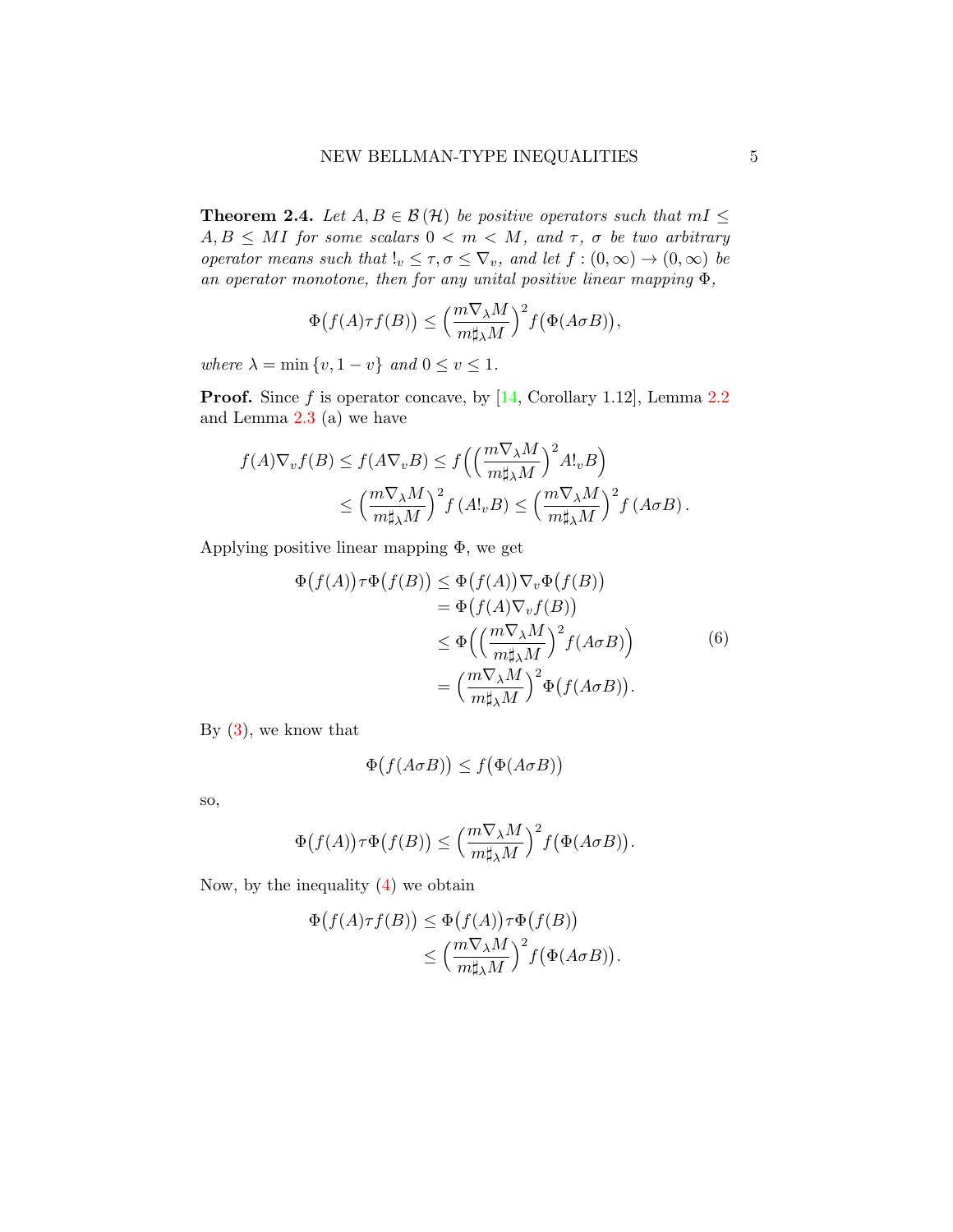This completes the proof of the theorem.  $\square$ 

Now we are in a position to present our promised generalization of  $(2).$  $(2).$ 

**Corollary 2.5.** Let  $A, B \in \mathcal{B}(\mathcal{H})$  be positive operators such that  $mI \leq$  $A, B \leq MI$  for some scalars  $0 < m < M < 1$ , and  $\tau$ ,  $\sigma$  be two arbitrary operator means such that  $!_v \leq \tau, \sigma \leq \nabla_v$ , then for any unital positive linear mapping  $\Phi$  and  $p > 1$ ,

$$
\Phi\big((I-A)^{\frac{1}{p}}\tau(I-B)^{\frac{1}{p}}\big)\leq \Big(\frac{m\nabla_{\lambda}M}{m\sharp_{\lambda}M}\Big)^2\big(\Phi(I-A\sigma B)\big)^{\frac{1}{p}},
$$

where  $\lambda = \min \{v, 1 - v\}$  and  $0 \le v \le 1$ .

**Proof.** By [\[14,](#page-11-4) Corollary 1.16] the function  $f(t) = t^r$  is operator concave on  $(0, \infty)$  if  $0 \le r \le 1$ . Thus, the function  $f(t) = (1-t)^r$  on  $(0, 1)$ is operator concave, for  $0 \leq r \leq 1$ . Now, since  $\Phi$  is unital, it follows from Theorem [2.4](#page-4-0) that

$$
\Phi\left((I-A)^{\frac{1}{p}}\tau(I-B)^{\frac{1}{p}}\right) \leq \left(\frac{m\nabla_{\lambda}M}{m\sharp_{\lambda}M}\right)^{2}\left(I-\Phi(A\sigma B)\right)^{\frac{1}{p}}\n= \left(\frac{m\nabla_{\lambda}M}{m\sharp_{\lambda}M}\right)^{2}\left(\Phi(I)-\Phi(A\sigma B)\right)^{\frac{1}{p}}\n= \left(\frac{m\nabla_{\lambda}M}{m\sharp_{\lambda}M}\right)^{2}\left(\Phi(I-A\sigma B)\right)^{\frac{1}{p}}.
$$

Hence the proof is completed.  $\square$ 

**Corollary 2.6.** Let  $A, B \in \mathcal{B}(\mathcal{H})$  be positive operators such that  $mI \leq$  $A, B \leq MI$  for some scalars  $0 < m < M$ , and  $\tau$ ,  $\sigma$  be two arbitrary operator means such that  $!_v \leq \tau, \sigma \leq \nabla_v$ , then for any unital positive linear mapping Φ,

$$
\Phi\big(\log A~\tau~\log B\big)\leq \Big(\frac{m\nabla_\lambda M}{m\sharp_\lambda M}\Big)^2\log \Phi(A\sigma B),
$$

where  $\lambda = \min \{v, 1 - v\}$  and  $0 \le v \le 1$ .

**Proof.** Since the function  $f(t) = \log t$  is operator concave on  $(0, \infty)$ [\[14,](#page-11-4) Example 1.7], we infer the desired result from Theorem [2.4.](#page-4-0)  $\Box$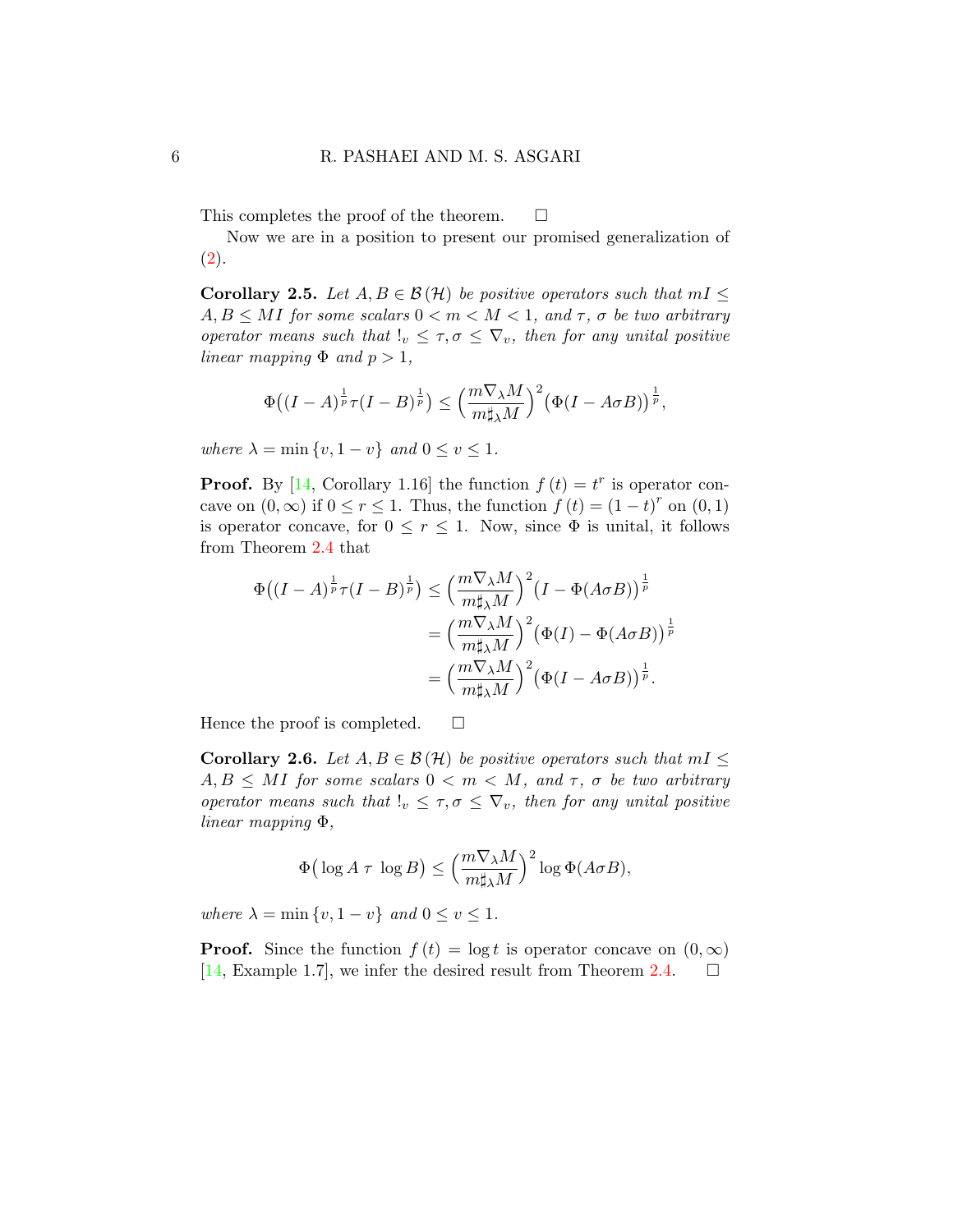In [\[13,](#page-11-5) Theorem 2.2], Moslehian noted the following inequalities for non-negative operator decreasing and operator concave  $f$ ,

<span id="page-6-0"></span>
$$
f(A)\tau f(B) \le f(A\tau B). \tag{7}
$$

In particular, he obtained if  $p, q > 1$  with  $\frac{1}{p} + \frac{1}{q} = 1$ , then

<span id="page-6-1"></span>
$$
f(A^p) \sharp_{\frac{1}{q}} f(B^q) \le f\big(A^p \sharp_{\frac{1}{q}} B^q\big),\tag{8}
$$

and

<span id="page-6-2"></span>
$$
\left\langle f(A^p)x, x \right\rangle^{\frac{1}{p}} \left\langle f(B^q)x, x \right\rangle^{\frac{1}{q}} \le \left\langle f(A^p \sharp_{\frac{1}{q}} B^q)x, x \right\rangle, \tag{9}
$$

for all  $x \in \mathcal{H}$ . As it is mentioned in [\[2,](#page-10-5) Theorem 2.1], the condition operator decreasing is equivalent to operator convexity. Thus, the in-equalities [\(7\)](#page-6-0), [\(8\)](#page-6-1), and [\(9\)](#page-6-2) are valid just for the trivial case  $f(t) = t$ . We conclude this paper with the following considerable generalization of [\(8\)](#page-6-1).

<span id="page-6-5"></span>**Theorem 2.7.** Let  $A, B \in \mathcal{B}(\mathcal{H})$  be positive operators such that  $mI \leq$  $A, B \leq MI$  for some scalars  $0 < m < M$ , and  $\tau$ ,  $\sigma$  be two arbitrary operator means such that  $!_v \leq \tau, \sigma \leq \nabla_v$ , and let  $f : (0, \infty) \to (0, \infty)$  be an operator concave, then

<span id="page-6-3"></span>
$$
f(A)\tau f(B) \le \left(\frac{m\nabla_{\lambda}M}{m\sharp_{\lambda}M}\right)^2 f(A\sigma B). \tag{10}
$$

In particular,

<span id="page-6-4"></span>
$$
f(A)\sharp_v f(B) \le \frac{m\nabla_\lambda M}{m\sharp_\lambda M} f(A\sharp_v B),\tag{11}
$$

where  $\lambda = \min \{v, 1 - v\}$  and  $0 \le v \le 1$ .

**Proof.** Letting  $\Phi(T) = T$  for any  $T \in \mathcal{B}(\mathcal{H})$  in Theorem [2.4,](#page-4-0) we get  $(10)$ . To prove  $(11)$ , since f is concave, by the arithmetic-geometric mean inequality and Lemma  $2.2$ , Lemma  $2.3(a)$  $2.3(a)$  we have

$$
f(A)\sharp_v f(B) \le f(A)\nabla_v f(B) \le f(A\nabla_v B)
$$
  
 
$$
\le f\left(\frac{m\nabla_\lambda M}{m\sharp_\lambda M}A\sharp_v B\right) \le \frac{m\nabla_\lambda M}{m\sharp_\lambda M}f(A\sharp_v B),
$$

as desired.  $\square$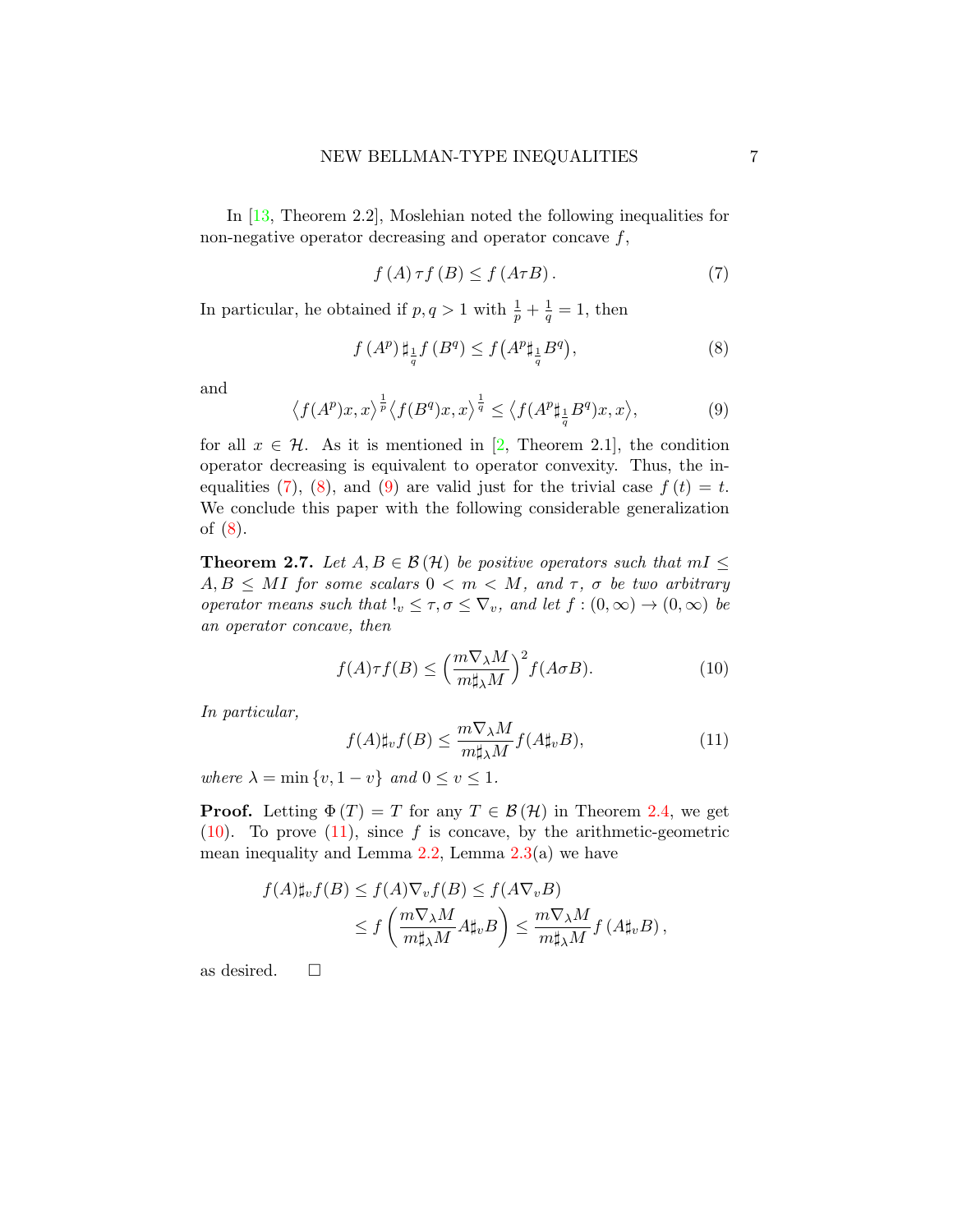**Remark 2.8.** A result similar to  $(11)$  can be found in [\[7,](#page-10-4) Theorem 2].

**Corollary 2.9.** Let  $A, B \in \mathcal{B}(\mathcal{H})$  be positive operators such that  $m \leq$  $A^p, B^q \leq M$  for some scalars  $0 < m < M$ ,  $1/p + 1/q = 1$ ,  $p, q > 1$ . Let  $f:(0,\infty)\to(0,\infty)$  be an operator concave, then

<span id="page-7-0"></span>
$$
f(A^p) \sharp_{\frac{1}{q}} f(B^q) \le \frac{m \nabla_\gamma M}{m \sharp_\gamma M} f(A^p \sharp_{\frac{1}{q}} B^q). \tag{12}
$$

In particular, for any vector  $x \in \mathcal{H}$ 

<span id="page-7-1"></span>
$$
\langle f(A^p)x,x\rangle^{\frac{1}{p}}\langle f(B^q)x,x\rangle^{\frac{1}{q}} \leq \left(\frac{m\nabla_\gamma M}{m\sharp_\gamma M}\right)^2 \langle f(A\sharp_{1/q} B)x,x\rangle, \quad (13)
$$

where  $\gamma = \min\{1/p, 1/q\}.$ 

**Proof.** By replacing  $v = 1/q$ ,  $A = A^p$ , and  $B = B^q$  in Theorem [2.7,](#page-6-5) we get the inequality [\(12\)](#page-7-0).

To prove [\(13\)](#page-7-1), take  $\tau = \nabla_{1/q}$ ,  $\sigma = \sharp_{1/q}$ ,  $A = A^p$ , and  $B = B^q$  in Theorem [2.7,](#page-6-5) we have

$$
f(A^p) \nabla_{1/q} f(B^q) \leq \left(\frac{m \nabla_\gamma M}{m \sharp_\gamma M}\right)^2 f\left(A \sharp_{1/q} B\right).
$$

Hence for any vector  $x \in \mathcal{H}$ ,

$$
\langle f(A^p) x, x \rangle^{\frac{1}{p}} \langle f(B^q) x, x \rangle^{\frac{1}{q}} \leq \frac{1}{p} \langle f(A^p) x, x \rangle + \frac{1}{q} \langle f(B^q) x, x \rangle
$$
  

$$
= \left\langle \left( \frac{1}{p} f(A^p) + \frac{1}{q} f(B^q) \right) x, x \right\rangle
$$
  

$$
= \left\langle \left( f(A^p) \nabla_{1/q} f(B^q) \right) x, x \right\rangle
$$
  

$$
\leq \left( \frac{m \nabla_{\gamma} M}{m \sharp_{\gamma} M} \right)^2 \langle f(A \sharp_{1/q} B) x, x \rangle
$$

where we have used weighted arithmetic-geometric mean inequality.  $\square$ 

Remark 2.10. It follows from McCarthy inequality [\[14,](#page-11-4) Theorem 1.4],

$$
\left\langle f(A^p)^{\frac{1}{p}} x, x \right\rangle \left\langle f(B^q)^{\frac{1}{q}} x, x \right\rangle \leq \left\langle f(A^p) x, x \right\rangle^{\frac{1}{p}} \left\langle f(B^q) x, x \right\rangle^{\frac{1}{q}}
$$

$$
\leq \left( \frac{m \nabla_\gamma M}{m \sharp_\gamma M} \right)^2 \left\langle f(A \sharp_{1/q} B) x, x \right\rangle
$$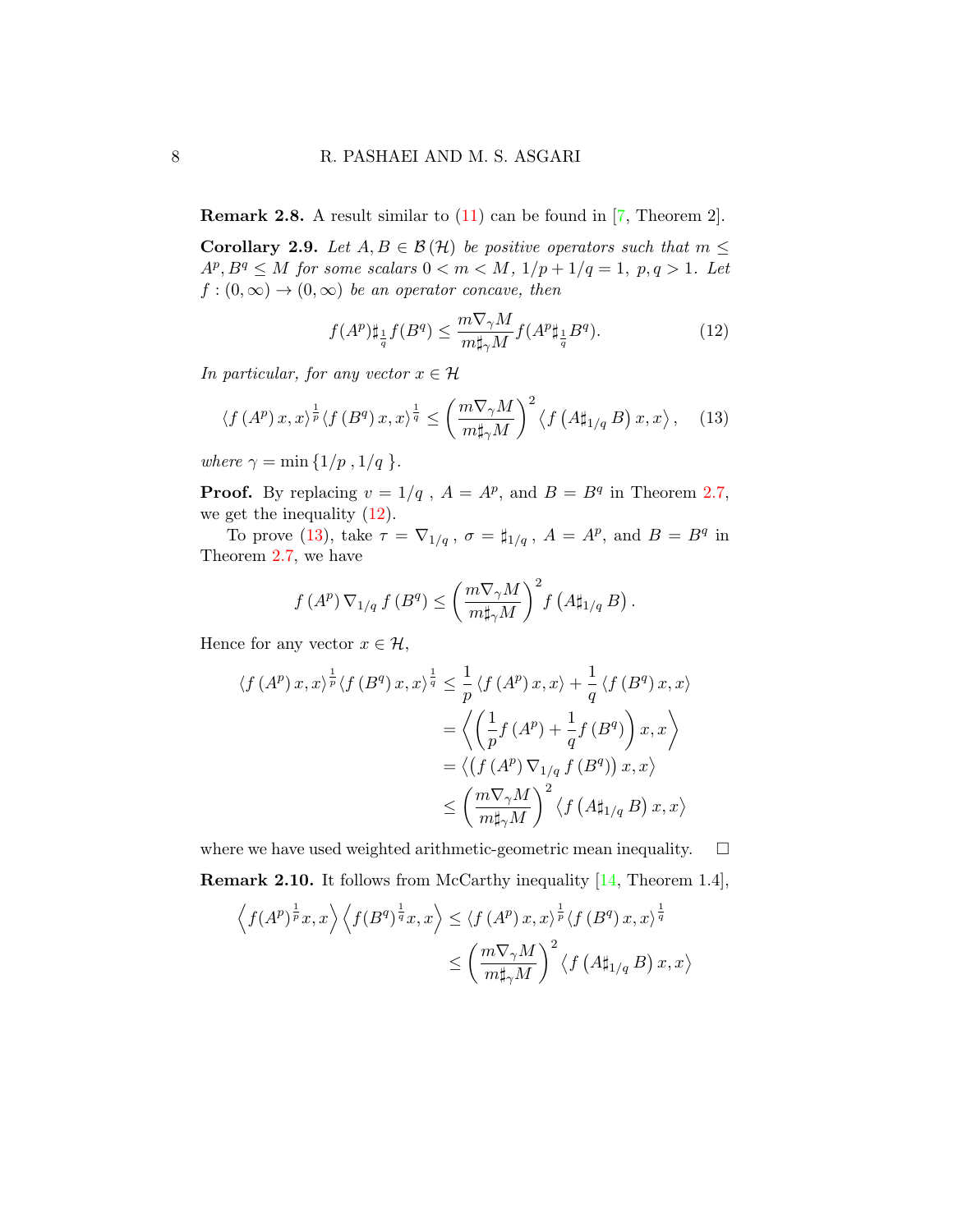or equivalently,

$$
\left\|f(A^p)^{\frac{1}{2p}}x\right\|\left\|f(B^q)^{\frac{1}{2q}}x\right\|\leq \frac{m\nabla_\gamma M}{m\sharp_\gamma M}\left\|f\big(A\sharp_{1/q}\,B\big)^{\frac{1}{2}}x\right\|
$$

To prove [\(2\)](#page-2-0), Morassaei et al. [\[10\]](#page-11-2) have proved that if  $A, B \in \mathcal{B}(\mathcal{H})$ are two positive operators and  $f:(0,\infty) \to (0,\infty)$  is an operator convex (resp. concave), then for any unital positive linear mapping  $\Phi$  and  $0 \leq$  $v \leq 1$ 

$$
f(\Phi((1-v)A+vB)) \leq (resp. \geq) \Phi((1-v) f(A) + vf(B)).
$$

Trivially, the above inequality can be considered as an extension of in-equality [\(1\)](#page-1-0) (choose  $\Phi(T) = T$  for any  $T \in \mathcal{B}(\mathcal{H})$ ). Another generaliza-tion of the inequality [\(1\)](#page-1-0) for operators in  $\mathcal{B}(\mathcal{H})$  (see, [\[3\]](#page-10-6)) asserts that if  $A, B \in \mathcal{B}(\mathcal{H})$  are positive, and f is a non-negative convex (not necessary operator convex) function on  $(0, \infty)$ , then

<span id="page-8-0"></span>
$$
|| f ((1 - v) A + v B) || \le || (1 - v) f (A) + v f (B) ||.
$$
 (14)

We refer the reader to  $[12, 16]$  $[12, 16]$  $[12, 16]$  as a sample of the extensive use of this inequality.

In the next theorem, we improve  $(14)$ . In order to reach our purpose, we need the following lemma [\[8,](#page-11-8) Theorem 2.2].

<span id="page-8-1"></span>**Lemma 2.11.** Let  $A, B \in \mathcal{B}(\mathcal{H})$  be two positive operators, and let f be a non-negative convex function on  $[0, \infty)$  with  $f(0) = 0$ . Then,

$$
||f(A) + f(B)|| \le ||f(A + B)||
$$
.

Before stating our theorem we recall that if  $T \in \mathcal{B}(\mathcal{H})$  is a positive operator, and if f is a non-negative increasing function on  $[0, \infty)$ , then

$$
||f(T)|| = f(||T||).
$$

**Theorem 2.12.** Let  $A, B \in \mathcal{B}(\mathcal{H})$  be two positive operators, and let  $f(t)$ **Theorem 2.12.** Let  $A, B \in B(H)$  be two positive operators, and let  $f(t)$ <br>be a non-negative function on  $[0, \infty)$  such that  $g(t) = f(\sqrt{t})$  is convex and  $g(0) = 0$ . Then for any  $0 \le v \le 1$ ,

$$
\left\| f((1-v)A + vB) + f\left(\sqrt{2\lambda \left(\frac{A^2 + B^2}{2} - \left(\frac{A+B}{2}\right)^2\right)}\right) \right\| \le \left\| (1-v)f(A) + vf(B) \right\|,
$$
  
where  $\lambda = \min \{v, 1-v\}.$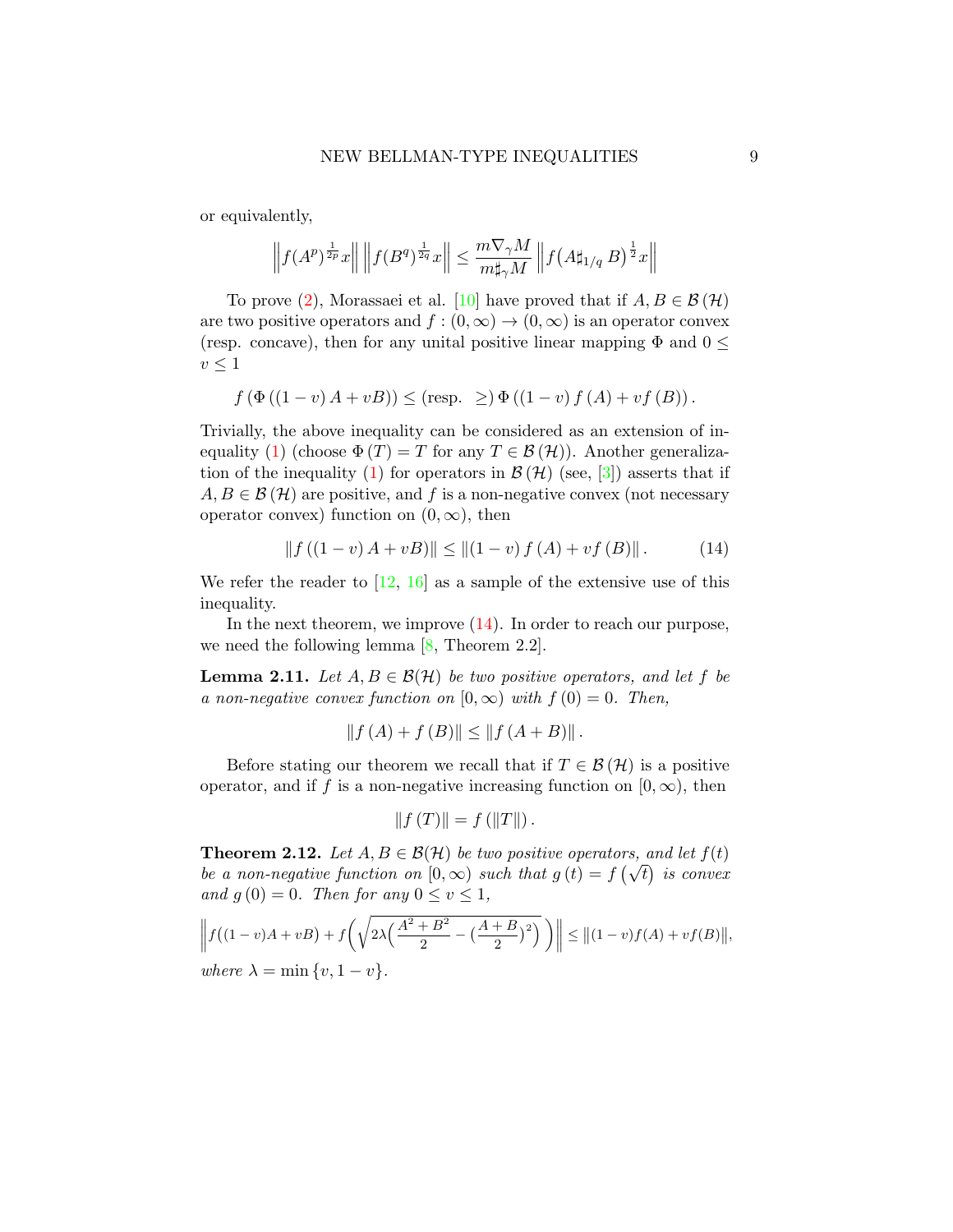**Proof.** First we assume  $0 \le v \le 1/2$ . Since  $h(t) = t^2$  is a convex function on  $(0, \infty)$  [\[14,](#page-11-4) Corollary 1.16], we have

$$
(1-v)A2 + vB2 - 2\lambda \left(\frac{A2 + B2}{2} - \left(\frac{A+B}{2}\right)2\right)
$$
  
=  $(1 - 2v)A2 + 2v\left(\frac{A+B}{2}\right)2$   

$$
\ge \left((1 - 2v)A + 2v\left(\frac{A+B}{2}\right)\right)2
$$
  
=  $((1 - v)A + vB)2$ .

A similar argument for  $1/2 \le v \le 1$  implies the above inequality. Thus we have

<span id="page-9-0"></span>
$$
((1-v)A + vB)^{2} + 2\lambda \left(\frac{A^{2} + B^{2}}{2} - \left(\frac{A+B}{2}\right)^{2}\right) \leq (1-v)A^{2} + vB^{2}, \quad (15)
$$

where  $\lambda = \min \{v, 1 - v\}$ . Obviously, the operator inequality [\(15\)](#page-9-0) implies the following norm inequality

$$
\left\| \left( (1-v)A + vB \right)^2 + 2\lambda \left( \frac{A^2 + B^2}{2} - \left( \frac{A+B}{2} \right)^2 \right) \right\| \le \left\| (1-v)A^2 + vB^2 \right\|.
$$

Since g is non-negative and convex on  $[0, \infty)$ , it follows that g is increasing. Now, we obtain

$$
\left\| f((1-v)A + vB) + f\left(\sqrt{2\lambda \left(\frac{A^2 + B^2}{2} - \left(\frac{A+B}{2}\right)^2\right)} \right) \right\|
$$
  
\n=
$$
\left\| g\left((1-v)A + vB\right)^2\right\| + g\left(2\lambda \left(\frac{A^2 + B^2}{2} - \left(\frac{A+B}{2}\right)^2\right) \right) \right\|
$$
  
\n
$$
\leq \left\| g\left((1-v)A + vB\right)^2 + 2\lambda \left(\frac{A^2 + B^2}{2} - \left(\frac{A+B}{2}\right)^2\right) \right) \right\|
$$
  
\n=
$$
g\left(\left\| \left((1-v)A + vB\right)^2 + 2\lambda \left(\frac{A^2 + B^2}{2} - \left(\frac{A+B}{2}\right)^2\right) \right\|
$$
  
\n
$$
\leq g(\left\| (1-v)A^2 + vB^2 \right\|) = \left\| g\left((1-v)A^2 + vB^2\right) \right\|
$$
  
\n
$$
\leq \left\| (1-v)g(A^2) + v g(B^2) \right\| = \left\| (1-v)f(A) + v f(B) \right\|,
$$

where the first and the last equality follows from the assumption  $g(t) =$ where the first and the fast equality obtained from Lemma [2.11,](#page-8-1) and the inequal-<br> $f(\sqrt{t})$ , the first inequality obtained from Lemma 2.11, and the inequality  $(14)$  implies the last inequality.  $\square$ 

Applying the above theorem to the power function, we get: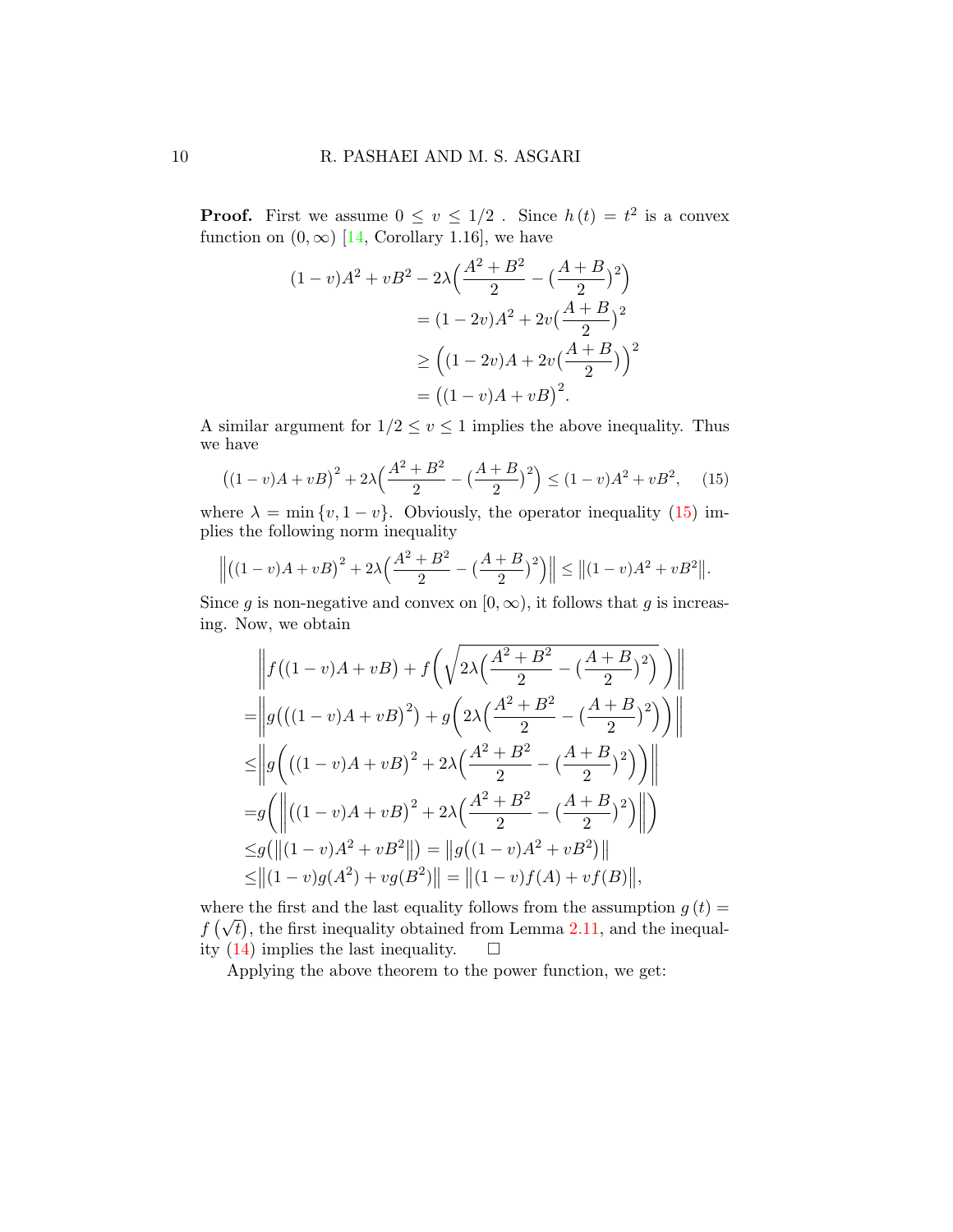**Corollary 2.13.** Let  $A, B \in \mathcal{B}(\mathcal{H})$  be two positive operators. Then for any  $0 \le v \le 1$ , and  $p \ge 2$ 

$$
\left\| ((1-v) A + v B)^p + \left( 2\lambda \left( \frac{A^2 + B^2}{2} - \left( \frac{A+B}{2} \right)^2 \right) \right)^{\frac{p}{2}} \right\| \leq ||(1-v) A^p + v B^p||,
$$

where  $\lambda = \min \{v, 1 - v\}.$ 

#### Acknowledgements

The authors' work was partially supported by the Department of Mathematics, Faculty of Science, Central Tehran Branch, Islamic Azad University. Also, the authors would like to thank from the anonymous reviewers for carefully reading of the manuscript and giving useful comments, which will help to improve the paper.

## References

- <span id="page-10-2"></span>[1] J. Aczél, Some general methods in the theory of functional equations in one variable. New applications of functional equations, Uspehi Mat. Nauk (N.S.) 11 (3(69)) (1956), 3-68 (Russian).
- <span id="page-10-5"></span>[2] T. Ando and F. Hiai, Operator log-convex functions and operator means, Math. Ann., 350 (3) (2011), 611-630.
- <span id="page-10-6"></span>[3] J. Aujla and F. Silva, Weak majorization inequalities and convex functions, Linear Algebra Appl., 369 (2003), 217-233.
- <span id="page-10-1"></span>[4] R. Bellman, On an inequality concerning an indefinite form, Amer. Math. Monthly., 63 (1956), 101-109.
- <span id="page-10-0"></span>[5] S. Furuichi and H. R. Moradi, Some refinements of classical inequalities, Rocky Mountain J. Math., 48 (7) (2018), 2289-2309.
- <span id="page-10-3"></span>[6] S. Furuichi, H. R. Moradi and M. Sababheh, New sharp inequalities for operator means, Linear Multilinear Algebra., 67 (8) (2019), 1567-1578.
- <span id="page-10-4"></span>[7] I. H. Gümüş, H. R. Moradi and M. Sababheh, More accurate operator means inequalities, J. Math. Anal. Appl., 465 (2018), 267-280.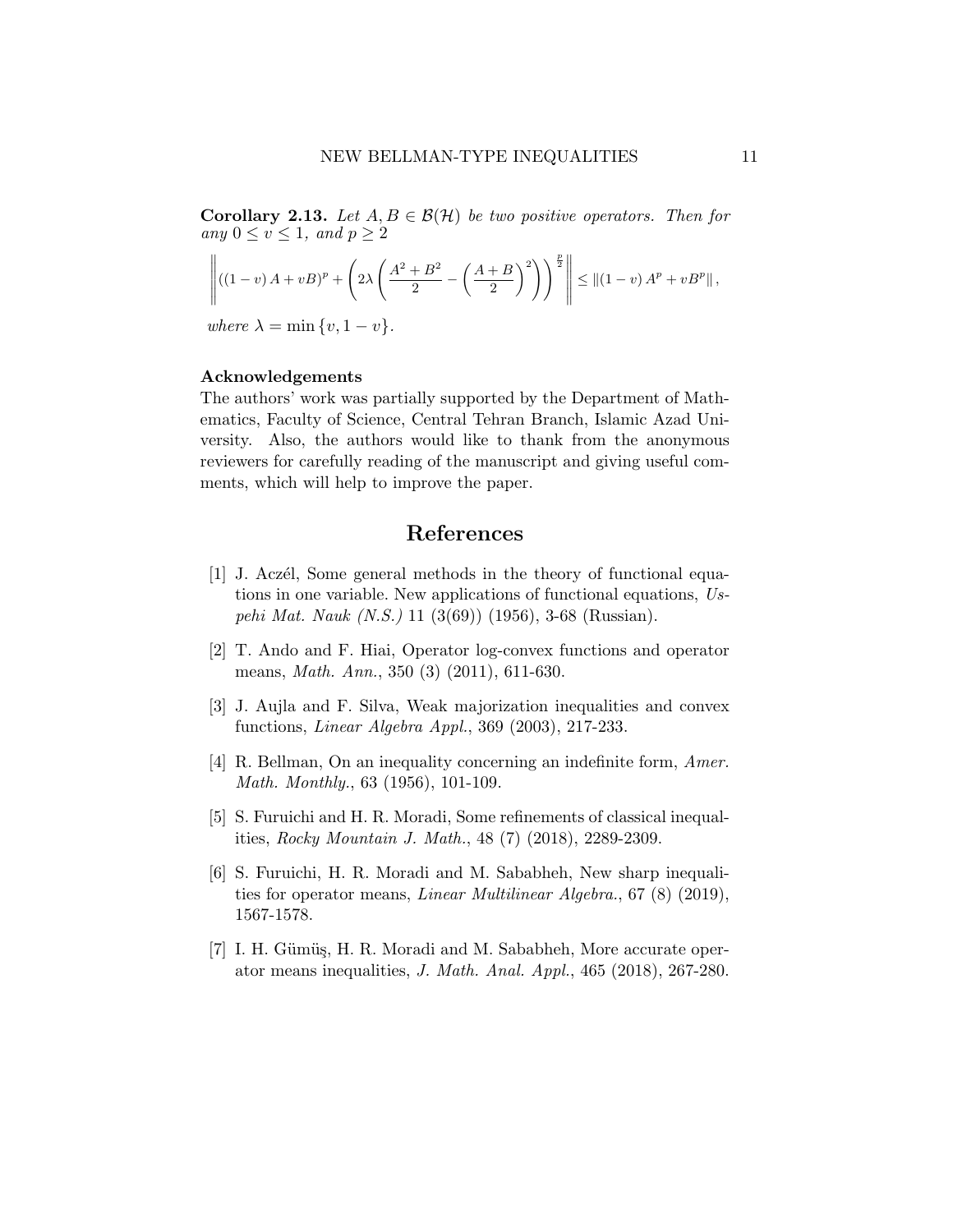- <span id="page-11-8"></span>[8] T. Kosem, Inequalities between  $|| f(A + B) ||$  and  $|| f(A) + f(B) ||$ , Linear Algebra Appl., 418 (2006), 153-160.
- <span id="page-11-0"></span>[9] F. Kubo and T. Ando, Means of positive linear operators, Math. Ann., 246 (1980), 205-224.
- <span id="page-11-2"></span>[10] A. Morassaei, F. Mirzapour and M. S. Moslehian, Bellman inequality for Hilbert space operators, Linear Algebra Appl., 438 (2013), 3776-3780.
- <span id="page-11-1"></span>[11] H. R. Moradi, S. Furuichi, F. C. Mitroi-Symeonidis and R. Naseri, An extension of Jensen's operator inequality and its application to Young inequality, Rev. R. Acad. Cienc. Exactas Fís. Nat. Ser. A Math., 113 (2) (2019), 605-614.
- <span id="page-11-6"></span>[12] H. R. Moradi and M. Sababheh, Eigenvalue inequalities for n-tuple of matrices, Linear Multilinear Algebra., Published online: 07 Nov (2019), DOI: 10.1080/03081087.2019.1664384
- <span id="page-11-5"></span>[13] M. S. Moslehian, Operator Aczél inequality, *Linear Algebra Appl.*, 434 (2011), 1981-1987.
- <span id="page-11-4"></span>[14] J. Pečarić, T. Furuta, J. Mićić Hot and Y. Seo, Mond-Pečarić method in operator inequalities, Inequalities for bounded selfadjoint operators on a Hilbert space, Monographs in Inequalities, 1. ELEMENT, Zagreb, 2005.
- <span id="page-11-3"></span>[15] S. Sheybani, M. E. Omidvar and H. R. Moradi, New inequalities for operator concave functions involving positive linear maps, Math. Inequal. Appl., 21 (4) (2018), 1167-1174.
- <span id="page-11-7"></span>[16] S. Tafazoli, H. R. Moradi, S. Furuichi and P. Harikrishnan, Further inequalities for the numerical radius of Hilbert space operators. J. Math. Inequal., 13 (4) (2019), 955-967.

#### Ronak Pashaei

Ph.D. Student of Pure Mathemathics Department of Mathematics, Faculty of Science, Central Tehran Branch, Islamic Azad University, Tehran, Iran